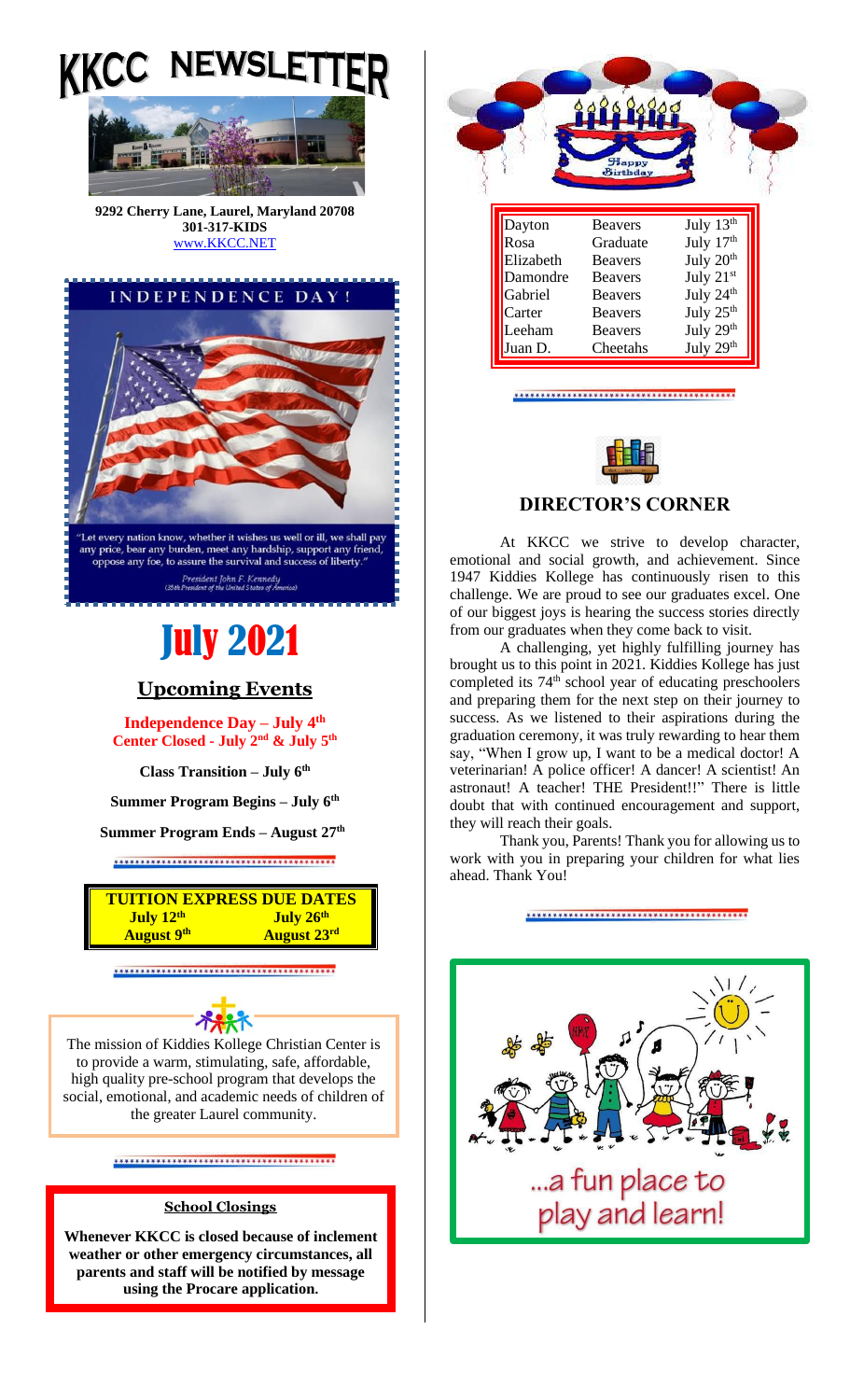

The Pandas are looking forward to a summer of fun and continued learning. We will practice our handwriting, especially our first and last names. We will review number recognition and counting. The summer session will be a time of reviewing what we have already learned and planning how to use that knowledge to help us as we go forward.

That review will include Bible stories and the Ten Commandments. Emphasis will also be placed on practicing our manners, and most importantly, being respectful of others so that we may in turn be respected by others. With this training, these recent graduates will have a solid base on which to stand their next classrooms.





All the glory and thanks to God for bringing us to a safe close of the school year. The children worked very hard and progressed positively. Despite the scares, worries, setbacks, and illness that the corona virus brought to all, we successfully sailed through the year. Our Panda graduates presented a brilliant end of the year graduation ceremony. They are transitioning to new schools where they will confidently attend first grade. We are grateful and appreciative of the wonderful work and sacrifices parents made in support of the education and welfare of their children.

Summer is here and it is time to enjoy more sunshine and brighter weather! We will enjoy outdoor activities and indoor games. Class transition will be on Tuesday, July 6<sup>th</sup>. We are waiting with great excitement to welcome the new Kindergarten students. Thank you, parents for entrusting your children into our care.

We hope to have a wonderful time of fun filled activities.



Welcome to the month of July parents and Cheetahs! Summer is here, and we're very excited for what the hot weather brings. One of my favorite things about summer is Fourth of July, also known as Independence Day. What I love the most about celebrating the Fourth of July is the fireworks. I remember being a kid and getting lost in the moment while watching the fireworks and watching the excitement on people's faces. I remember my siblings and I running towards the fireworks. As the fireworks got bigger, we would run away screaming in joy. We would do it over and over again. It's crazy how fast time has flown by! But the joyous memories of childhood linger on. Let me share two July fun facts. The first is - According to the National Hot Dog and Sausage and Hot Dog Council (NHDSC), Americans are expected to eat 150 million hot dogs over the July 4th holiday. How many will you enjoy? The second is - According to the American Pyrotechnics Association, Americans spend more than 1 billion dollars on fireworks each year.

This month, I look forward to new students coming into the Cheetahs room and to the exciting new school year that will soon follow. I am anxious to meet my new students. I want you all to feel at ease and to feel welcomed in your new classroom. Get ready to have lots of fun Cheetahs! Get ready to put on your thinking caps, Cheetahs! This month we will explore fun ways to learn about colors, alphabets, shapes, and the numbers 1-20.

"And that story of independence is not something that happens and then we just put away. It's something that we have to fight for  $\blacksquare$ every single day. It's something that we have to nurture, and we have to spread the word, and we have to work on. And it involves us respecting each other. … "And so on <sup>a</sup> day like this, we celebrate, we have fun, we marvel at everything that's been done before, but we also have to recommit ourselves to making sure that everybody in this country is free; that everybody has  $\blacksquare$ opportunity; that everybody gets <sup>a</sup> fair shot; that we look after all of our veterans when they come home; that we look after our military families and give them a fair shake; that every child has a good education. … "That is what we should be striving for on Independence Day." П President Barack Obama July 4, 2016. . . . . . . . . . . . . .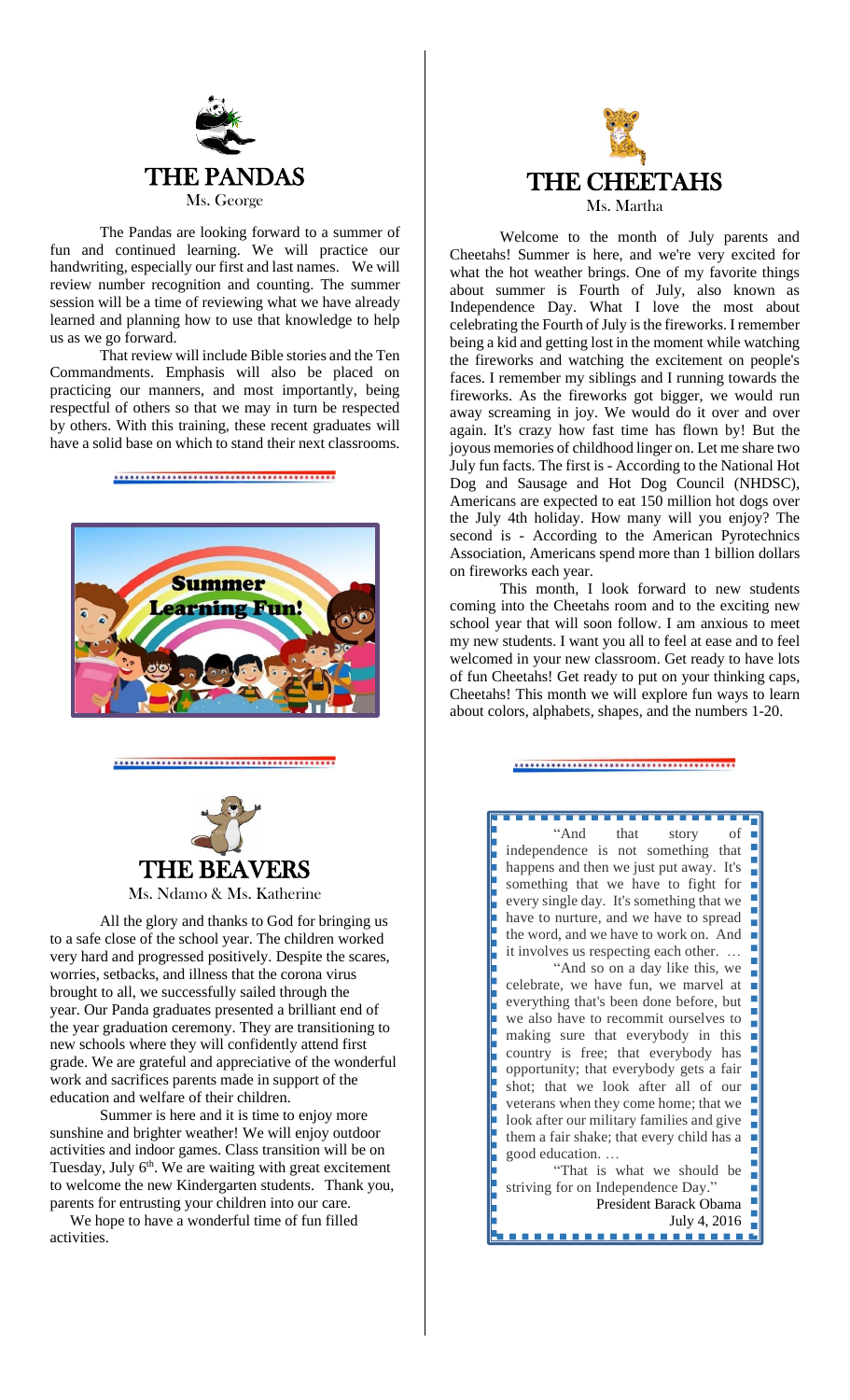

Summer is here! Children will learn things in a more relaxed, yet interactive environment as they go on a new adventure every week in the Chipmunk classroom.

Our themes for the beginning of summer are "Armor of God," "I Can Pray," "Camping," and "Under the Sea." As God is the creator everything, we like to introduce the importance of God early in their lives.

This summer will be full of fun adventures and blessings as all things are possible through Christ Jesus who strengthens us!

\*\*\*\*\*\*\*\*\*\*\*\*\*\*\*\*\*\*\*\*\*\*\*\*\*\*\*\*\*\*\*





A warm welcome to all our new students! It is truly an honor to have you join our Caterpillar family. We look forward to having a wonderful academic year with all of you.

As we enter our summer phase, we will be involved in activities that will enhance our children's social and interactive skills. Academically, their knowledge will be expanded as we venture into our learning segments based on our weekly themes. Those themes are Friends at Bethany, Jesus Walks on Water, Camping, and Canada. Our summer together will be awesome and well-spent.

We sadly say goodbye to our 2020-2021 Caterpillars, who have emerged into beautiful butterflies. We wish them well in their new classrooms. Parents, a heartfelt "Thank You!" for your support that you have given us throughout the school year. It has been a pleasure caring for your dear little ones.



Greetings Dear Parents,

We thank God for bringing us to the end of the school year! The long-awaited summer is finally here. It is also marking the beginning of our Summer Program. The Busy Beez worked so hard this school year and we are extremely proud of them. Sadly, we must say goodbye to our 2020/2021 students as we welcome the incoming class. Although we are in the process of transition and there are some adjustments we must make here and there, we still intend to "let our hair down" and have some fun before the next school year starts.

Our themes for the month of July are *"VBS (F.R.O.G-fully rely on God),"* where we will focus on "The Three Hebrew Boys" and Daniel in the Lion's Den. Our theme for the second week is "*The Fruit of the*  **Spirit.**" The children will learn about the nine "fruits" namely love, joy, peace, patience, kindness, goodness, faithfulness, gentleness, and self-control. They will learn how they can be developed in our lives through the help of the Holy Spirit. The themes for weeks three and four will be **"Summer"** and "*The Beach."*

Finally, we would like to extend a special welcome to the new students who will be joining us soon. We look forward to meeting you and your families.

#### **TIPS FOR PARENTS**

#### **Notice nonverbal messages.**

As much as 3-year-olds may talk, most are not yet able to fully explain how they are feeling or what they are worried about. Your child may "act out" his worry by clinging, becoming withdrawn, or by being more aggressive. Another common reaction as children take a big move forward is to actually move backward in other areas. For example, if your child is fully potty trained, he may start have toileting accidents. He may ask that you feed or dress him even though he can do these things by himself.

It is natural to be frustrated by this regressed behavior, and you may be concerned that if you do these things for him, he won't go back to doing them himself. In fact, letting him play this out often leads to children returning to their "big kid" selves sooner. Remember that your child is facing—and managing—a big change in his life. He may need more support, nurturing, and patience from you while he makes this transition.

We look forward to an awesome month by the grace of God, amen.

Thank you & God bless!

*"To find yourself….. Think for yourself."*

> *Socrates Greek Philosopher*